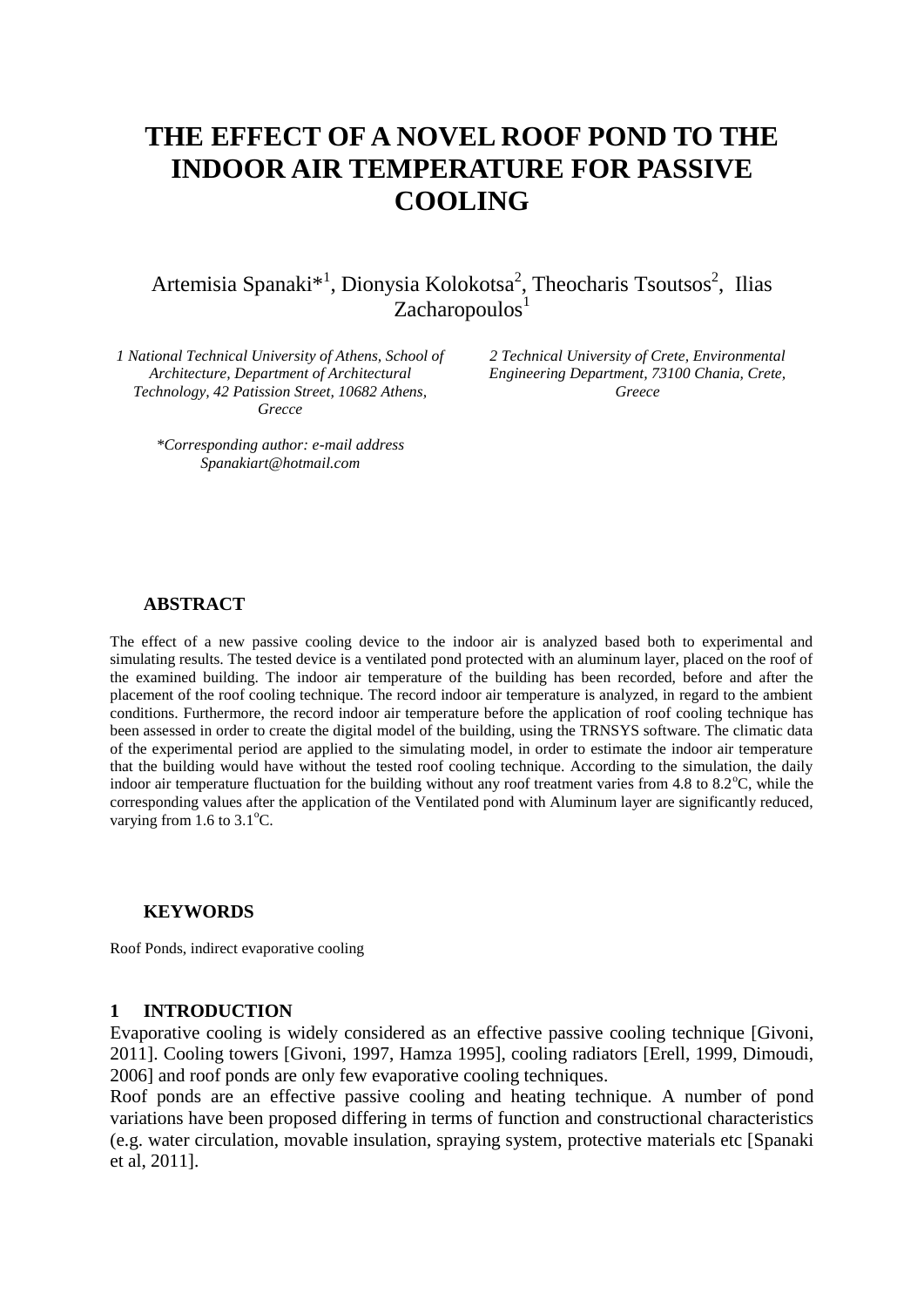Ventilated pond protected by a reflective layer has been proposed in small scale experiments [Spanaki et al, 2012]. According to the experimental results, the system results lower bottom pond temperatures comparing to other ponds, protected with different materials.

The present study aims to investigate the performance of the ventilated pond protected with reflective layer, in terms of indoor air temperature reduction. The system is placed on the roof of a small building, while the bottom pond and the indoor air temperatures are both recorded.

The records of the indoor air temperature of the building before the application of the investigated system on the roof are used in order to simulate the building. The simulating model is used in order to calculate the temperatures that the building would have without any roof treatment.

The aim of the present study is to assess the effectiveness of the ventilated pond with aluminium layer in terms of indoor air temperature.

# **2. DESCRIPTION OF THE INVESTIGATED POND**

Roof pond is consisted by a wooden frame on roof's perimeter, as shown in Figure 1. The pond is filled with water up to 0.10-0.12m deep while water level is kept constant by a floater as shown in Figure 2. The aluminium layer is placed on wooden beams, as shown on Figures 3 and 4. The aluminium layer placed above water layer, reflecting solar radiation during daytime.



Figure 1: Wooden frame is the pond's perimeter. Figure 2: Nylon for pond waterproofing and floater.

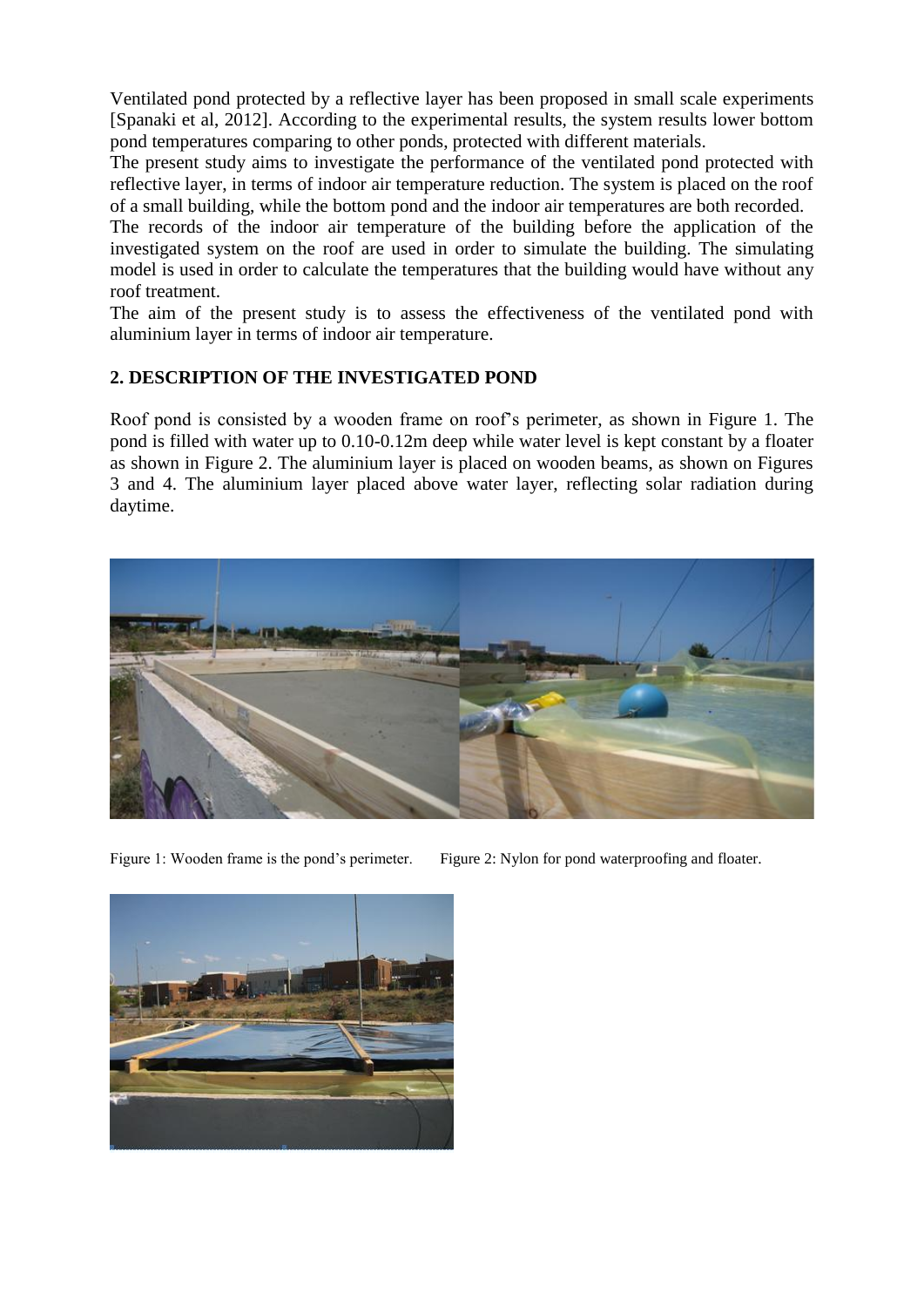Figure 3: Ventilated Roof pond with aluminium layer.



Figure 4: Section of the Ventilated Roof pond with aluminium layer.

## **3. BUILDING DESCRIPTION**

The small building that is record during the experiments is shown on Figure 5. The area of the roof is  $6m^2$ , as shown on Figures 6 a and b. Section of building envelope are shown on Figures 7 a and b. The roof is partly insulated, as shown in the infrared photo on Figure 8.



Figure 5: Photo of the building with the investigated pond on the roof.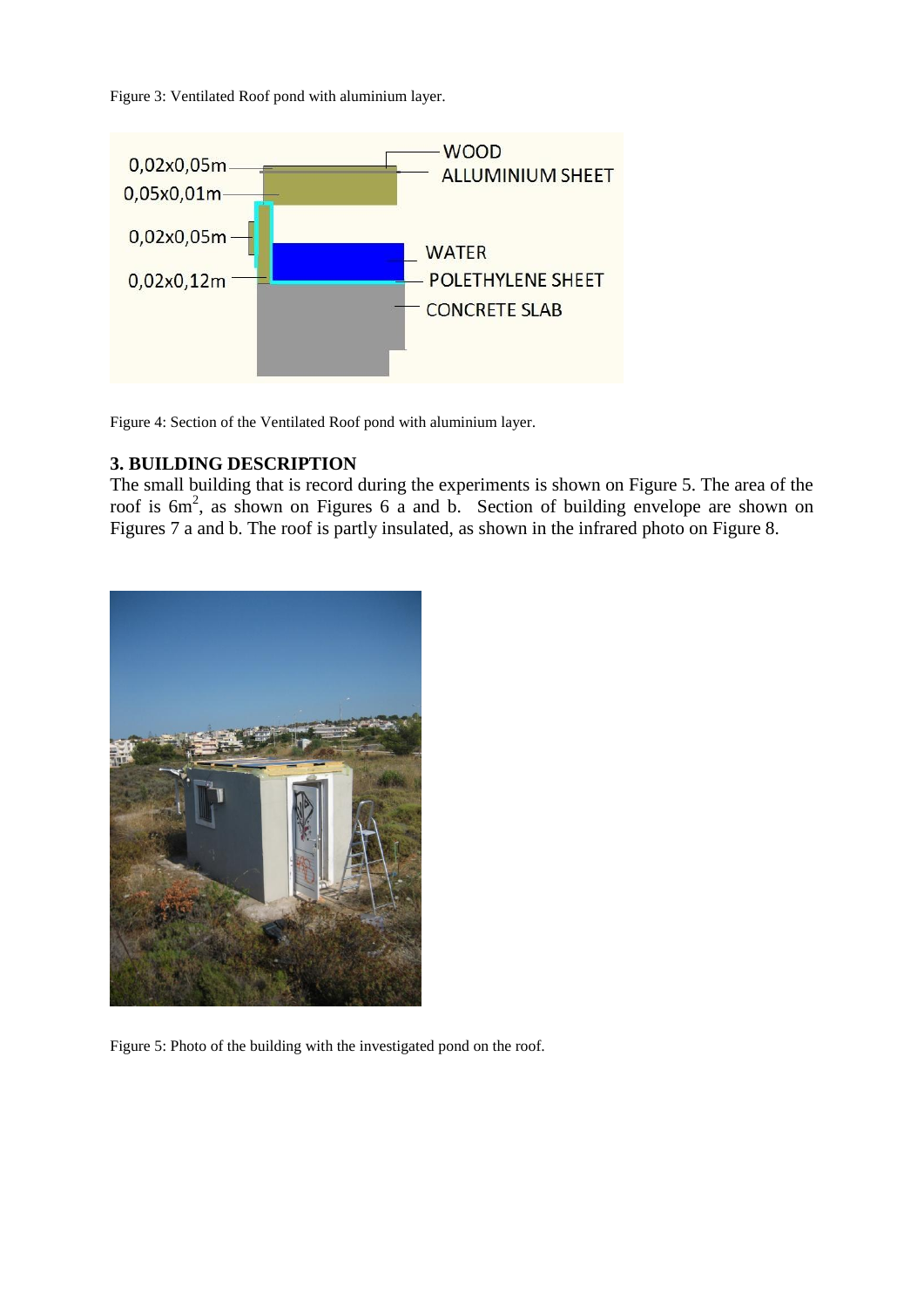

Figures 6 (a) Ground Plan and (b) west facade of the building.



Figures 7 (a) Roof and (b) Wall section of the building.



Figure 8: Photo of building ceiling taken with infrared camera.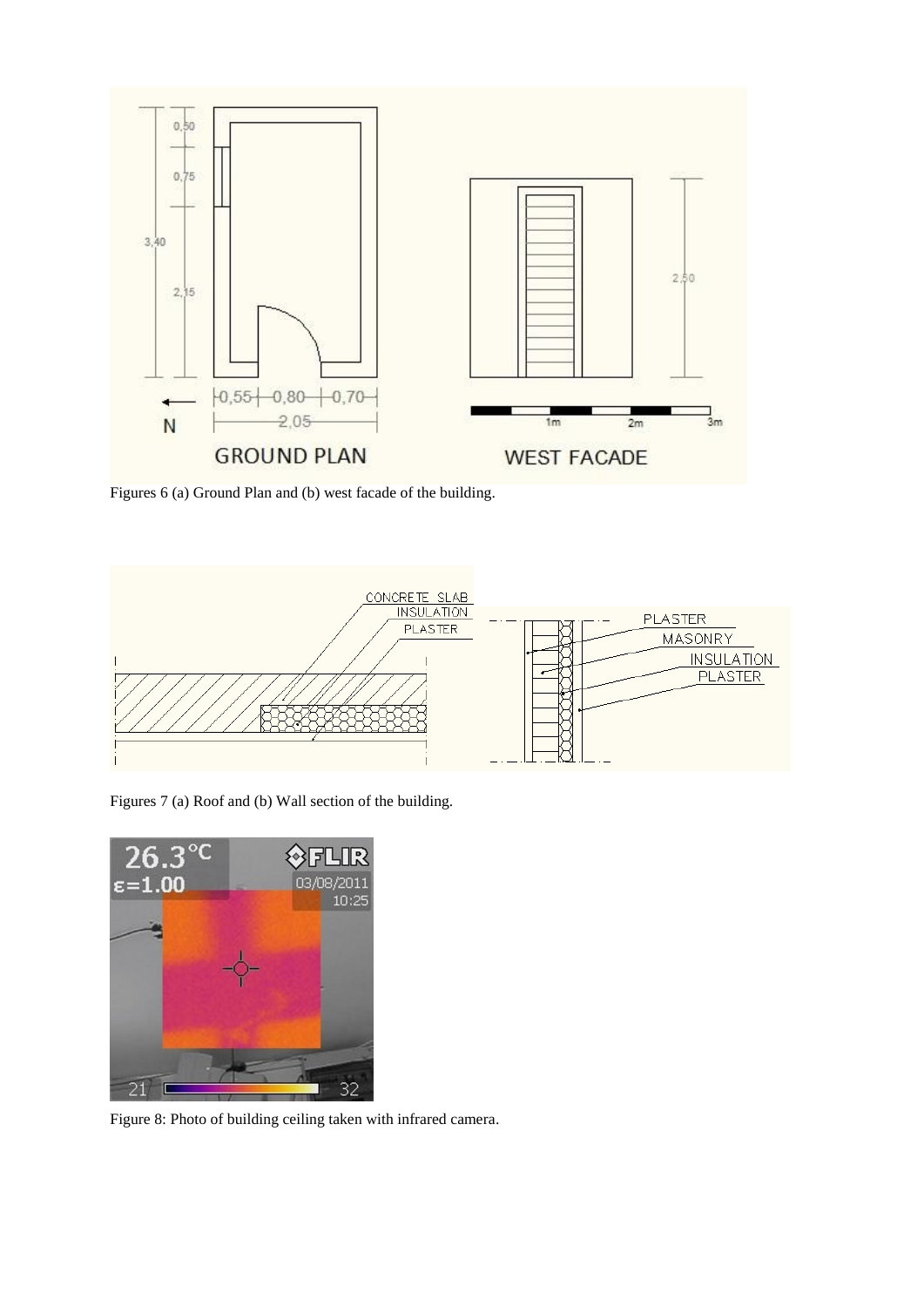## **4. EXPERIMENTAL SET-UP**

The experimental records refer to the period between June and August 2011, on the Campus of Technical University of Crete in Chania – Greece. The climatic data on the site of the experiments was obtained from meteorological station of the Institute of Environmental Research, of the National Observatory of Athens. The altitude of the site is 137m, while the exact coordinates are: latitude 24 ° 04 '09 "E and longitude and 35 ° 32' 00" N.

The temperatures are recorded with 8 temperature recorders T-Logg 100 placed in the bottom of the pond. The internal conditions are recorded by 2 loggers temperature - humidity T-Logg 100E brand Greisinger electronic. The loggers have a resolution of 0.1°C and accuracy of measured values  $\pm$  0.5°C. Minisoft and GSOFT 40K software is used for data transferring.

| <b>Building element</b> | Thickness (m) | U-value $(W/m^2K)$     |
|-------------------------|---------------|------------------------|
| Walls                   | 0.26          | 0.806                  |
| Concrete roof           | 0.16          | $1.033$ (mean U-value) |
| Windows                 |               | 5.680                  |

Table 1: Thickness and U-values of the Builings envelope

Table 2: Properties of building envelope used in simulation, that are included in the \*.bui file of the TRNBuild Software. The Boundary temperature for floor is  $27^{\circ}$ C.

|         |              |                  |                                        | <b>Solar Absorptance of wall</b> |             |
|---------|--------------|------------------|----------------------------------------|----------------------------------|-------------|
|         | Area<br>(m2) | Thickness<br>(m) | <b>U-value</b><br>(W/m <sup>2</sup> K) | Front                            | <b>Back</b> |
| Wall    | 32.76        | 0.26             | 0.806                                  | 0.3                              | 0.3         |
| Roof    | 7.00         | 0.16             | 1.033                                  | 0.8                              | 0.75        |
| Floor   | 7.00         | 0.19             | 2.901                                  | 0.8                              | 0.8         |
| Windows | 2.13         |                  | 2.830                                  |                                  |             |



Figure 9: Indoor air temperatures according to experiments and simulation, before the application of the system in building's roof.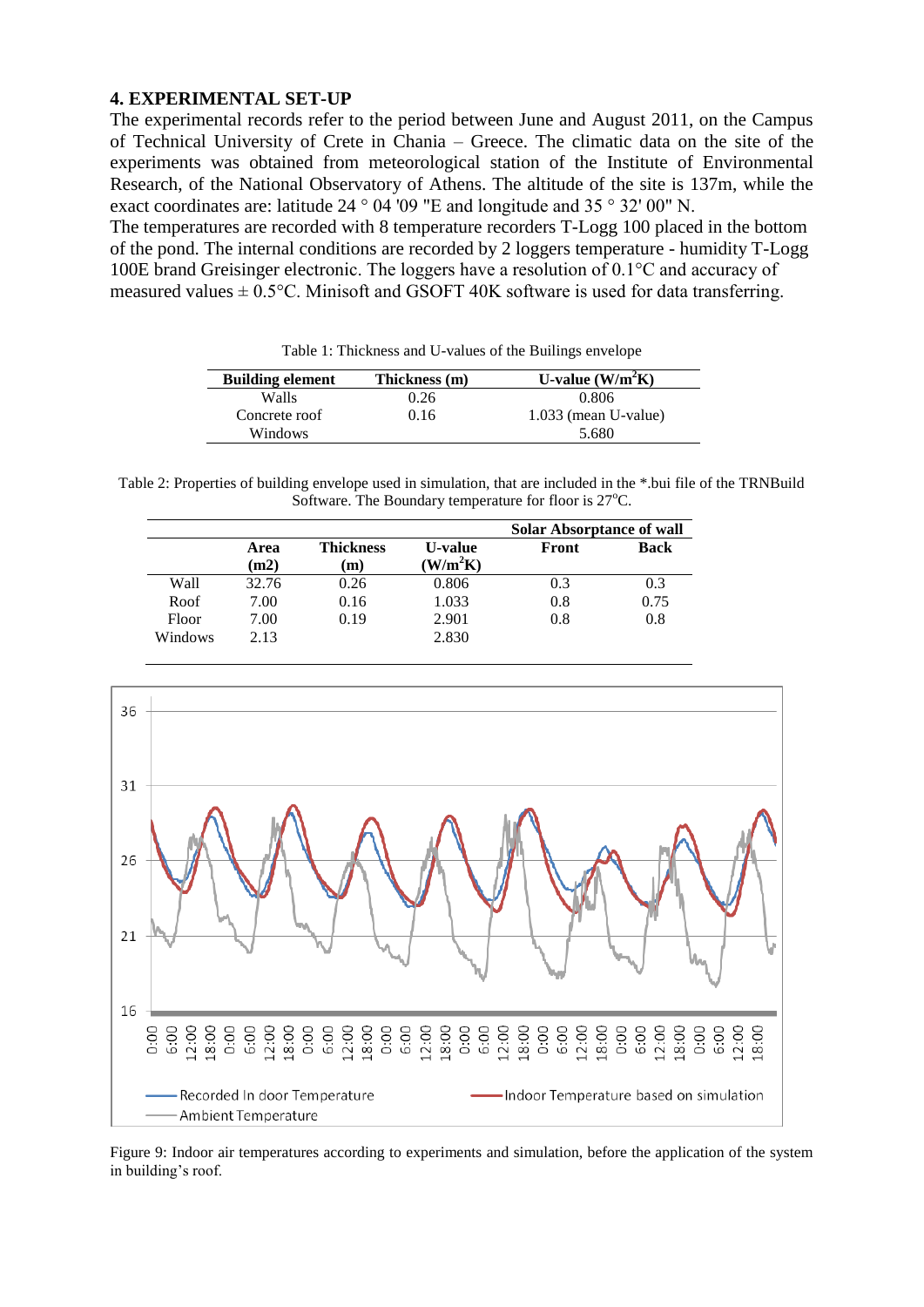#### **5. BUILDING SIMULATION**

The indoor air temperature of the building before the addition of the investigated system on the roof has been recorded for a 22 days period.

The building is simulated using the parameters listed on Tables 1 and 2. The climatic data of the 22 days period are used in order to simulate the building without any roof treatment. The calculated indoor air temperatures are compared to the experimental ones, in order to validate the model. As shown in figure 9, the maximum variation of experimental and simulating values are 12%.



Figure 10: Indoor air temperatures according to experiments and simulation, after the application of the system in building's roof.

# **6. THE EFFECT OF THE VENTILATED ROOF POND WITH ALUMINIUM LAYER TO THE INDOOR AIR TEMPERATURE**

Figure 10 shows the indoor air temperature of the building with the ventilated roof pond, according to the experiments, and the indoor air temperature the building would have without any roof treatment, according to the simulation.

For the whole period of experiments the fluctuation of the indoor air temperature for the building with the Ventilated pond with Aluminium layer varies from 1.6 and  $3.1^{\circ}$ C. The corresponding value for the building without any roof treatment varies from 4.8 to  $8.2^{\circ}$ C. As a result, the proposed technique results a reduction of indoor air temperature to the 40% compared to the building with roof pond. The indoor air temperature fluctuation of the